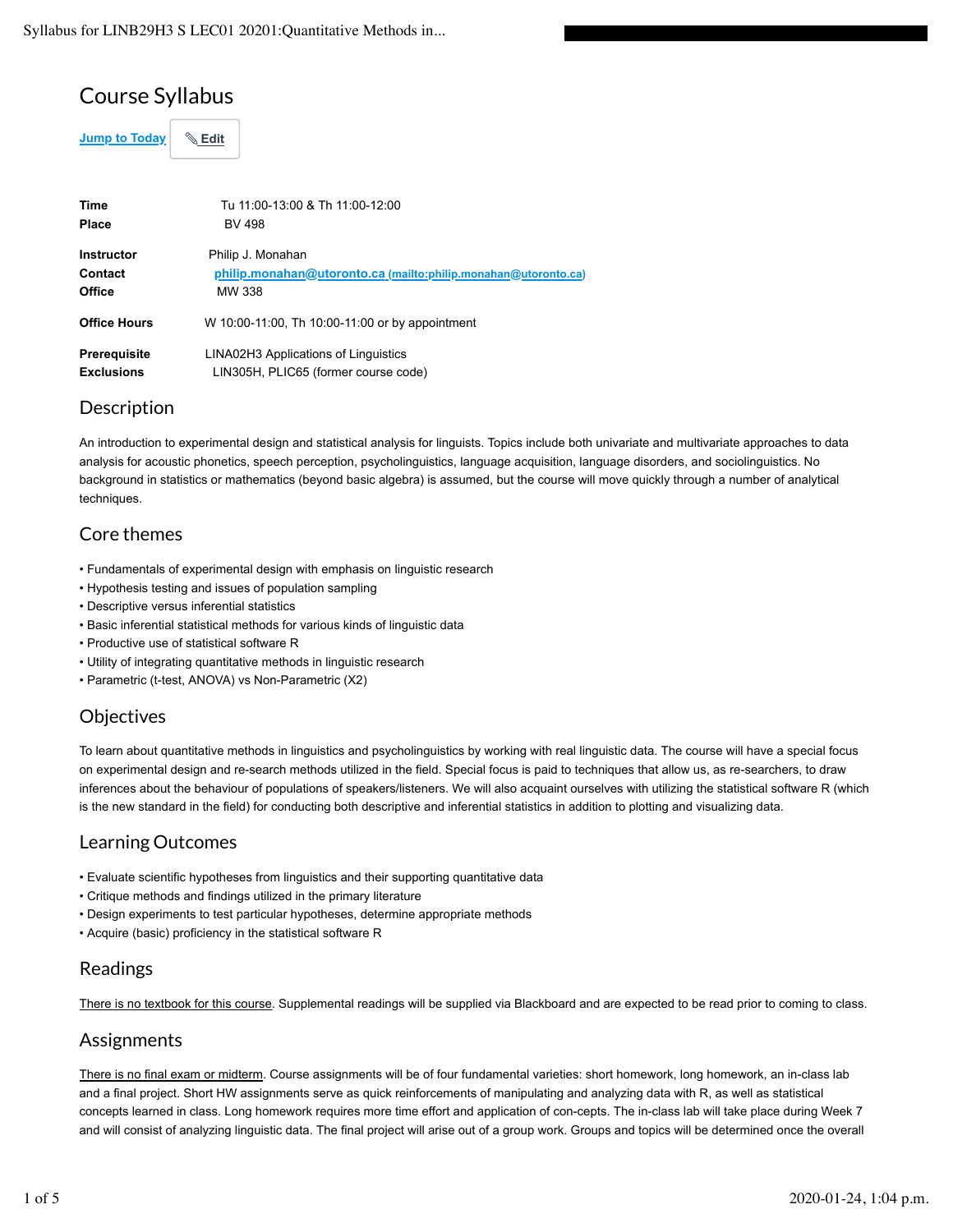attendance for the course settles down (early February). Homework will be turned in via Blackboard. In-class Exercise Quizzes will be short Blackboard quizzes to help reinforce the R skills acquired via in-class exercises.

## Grade Breakdown

Short HW (6) 20% Long HW (3) 30% In-class Lab (1) 25% Final Project 20% In-class Exercises 5%

## Grading Scheme

The grading scheme used in this class is the standard **UTSC** grading scheme (https://www.utsc.utoronto.ca/registrar/u-t-grading-scheme).

#### Late Policy

Late assignments are accepted, but note that your grade will be reduced one letter grade (e.g.,  $A \rightarrow A$ -,  $B + \rightarrow B$ ) per late day. Late final papers will **not**be accepted without relevant documentation (e.g., doctor's note, medical certificate) communicated beforehand, unless it is an absolute emergency, of course.

### University Statement on Accessibility

Students with diverse learning styles and needs are welcome in this course. In particular, if you have a disability/health consideration that may require accommodations, please feel free to approach me and/or the AccessAbility Services Office as soon as possible. I will work with you and AccessAbility Services to ensure you can achieve your learning goals in this course. Enquiries are confidential. The UTSC AccessAbility Services staff (located in S302) are available by appointment to assess specific needs, provide referrals and arrange appropriate accommodations (416) 287-7560 or **ability@utsc.utoronto.ca (mailto:ability@utsc.utoronto.ca)** .

#### University Statement on Academic Integrity

Academic integrity is essential to the pursuit of learning and scholarship in a university, and to ensuring that a degree from the University of Toronto is a strong signal of each student's individual academic achievement. As a result, the University treats cases of cheating and plagiarism very seriously. The **University of Toronto's Code of Behaviour on Academic Matters (https://governingcouncil.utoronto.ca/sites/default/files /import-files/ppjun0119954871.pdf)** outlines the behaviours that constitute academic dishonesty and the processes for addressing academic offences. Potential offences include, but are not limited to:

In papers and assignments:

- Using someone else's ideas or words without appropriate acknowledgement.
- Submitting your own work in more than one course without the permission of the instructor.
- Making up sources or facts.
- Obtaining or providing unauthorized assistance on any assignment.

#### On tests and exams:

- Using or possessing unauthorized aids.
- Looking at someone else's answers during an exam or test.
- Misrepresenting your identity.

#### In academic work:

- Falsifying institutional documents or grades.
- Falsifying or altering any documentation required by the University, including (but not limited to) doctor's notes.

All suspected cases of academic dishonesty will be investigated following procedures outlined in the Code of Behaviour on Academic Matters. If you have questions or concerns about what constitutes appropriate academic behaviour or appropriate research and citation methods, you are expected to seek out additional information on academic integrity from your instructor or from **other institutional resources (https://www.academicintegrity.utoronto.ca)** .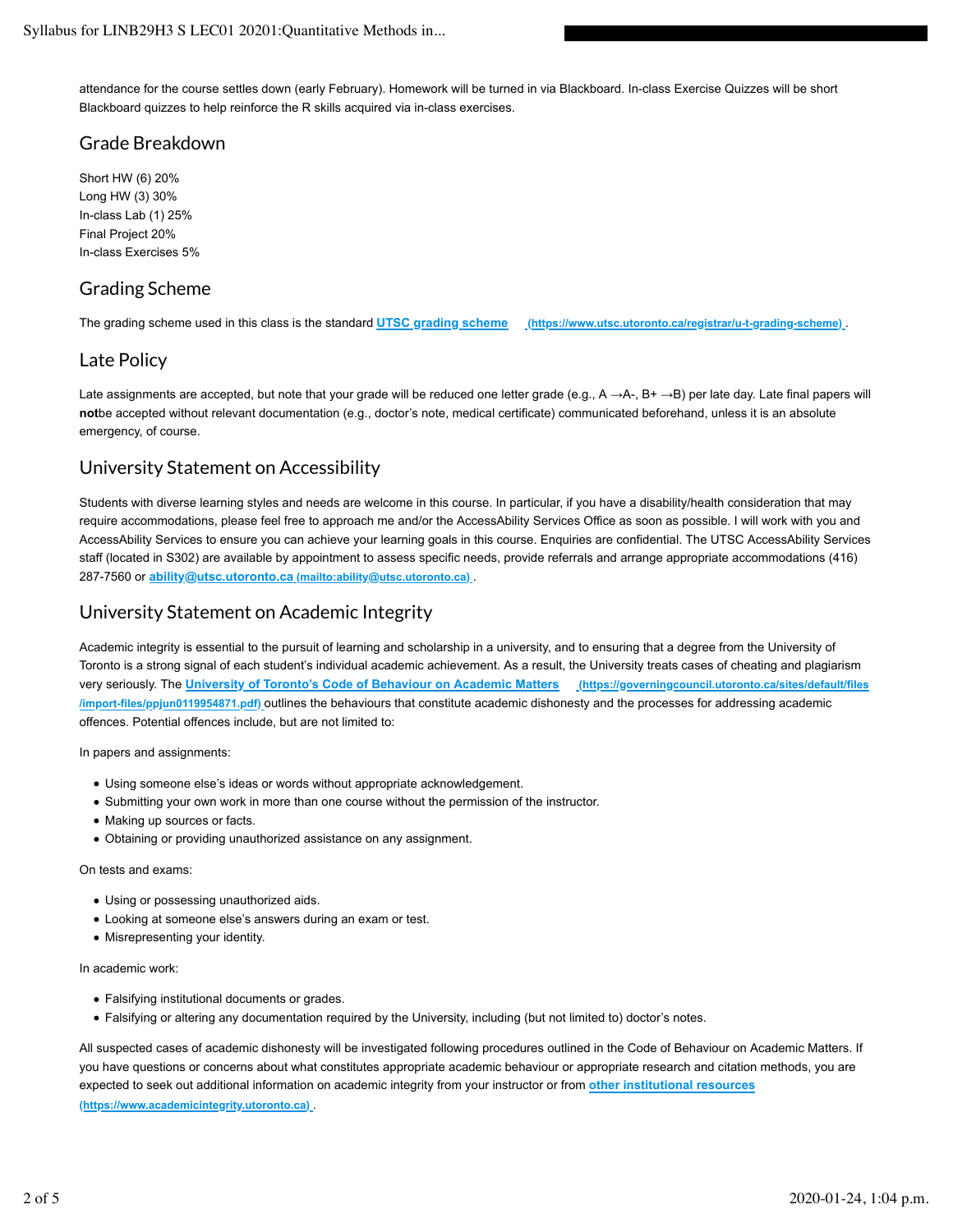#### Useful writing resources

**How not to plagiarize (https://advice.writing.utoronto.ca/using-sources/how-not-to-plagiarize/)**

Help with writing:

**UTSC Centre for Teaching and Learning (https://www.utsc.utoronto.ca/ctl/)**

**UTSC CTL Writing Centre (https://utsc.utoronto.ca/twc/)**

**UTSC CTL Writing Centre: Using and Citing Sources (https://utsc.utoronto.ca/twc/using-and-citing-sources)**

**General Services for Students (SCSU) (http://scsu.ca/services/student-services/)**

## Tentative Course Schedule

This is subject to change at instructor's discretion. Readings and quizzes will be distr buted via Quercus at least the week prior to when they should have been read.

| <b>Week</b>    | <b>Date</b>   | <b>Topic</b>                               | <b>Assignment Due</b> |
|----------------|---------------|--------------------------------------------|-----------------------|
| <b>11</b>      | Jan 07-09     | Linguistic Quantitative Research, R Basics |                       |
| $\overline{c}$ | Jan 14-16     | Univariate Statistics, Issues of Sampling  | Short HW 1            |
| 3              | Jan 21-23     | Confidence Intervals, F-test               | Short HW 2            |
| $\overline{4}$ | Jan 28-30     | Parametric vs Non-Parametric tests, t-test | Short HW <sub>3</sub> |
| $\overline{5}$ | Feb 04-06     | Non-parametric tests, Graphing your data   | Long HW 1             |
| 6              | Feb 11-13     | Principles of Experimental Design          | Short HW 4            |
|                | Feb 18-20     | <b>Reading Week: NO CLASS</b>              |                       |
| $\overline{7}$ | Feb 25-27     | In-class Lab                               |                       |
| 8              | Mar 03-05     | Multivariate Statistics/Correlations       | Long HW 2             |
| 9              | Mar 10-12     | <b>ANOVA</b>                               | Short HW <sub>5</sub> |
| 10             | Mar 17-19     | Chi-Square                                 | Long HW 3             |
| 11             | Mar 24-26     | In-class final project time                | Short HW 6            |
| 12             | Mar 31-Apr 02 | Putting it all together                    | <b>Final Project</b>  |

# Course Summary:

| Date             | <b>Details</b>            |             |
|------------------|---------------------------|-------------|
| Tue Jan 21, 2020 | <b>B</b> Quiz: Week 2     | due by 11am |
| Thu Jan 23, 2020 | <b>B</b> Short Homework 1 | due by 11am |
|                  | <b>B</b> Unnamed Quiz     |             |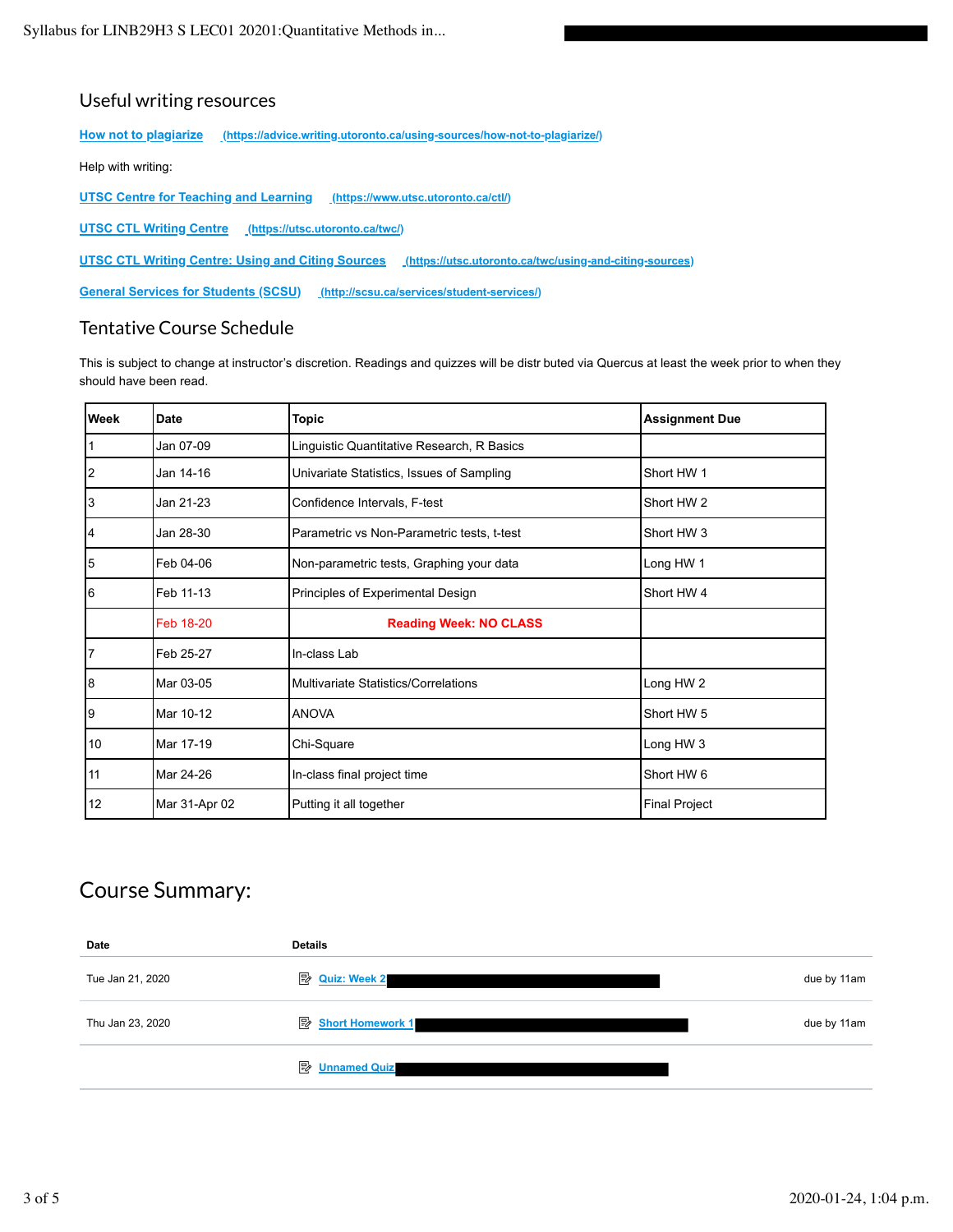Syllabus for LINB29H3 S LEC01 20201:Quantitative Methods in...